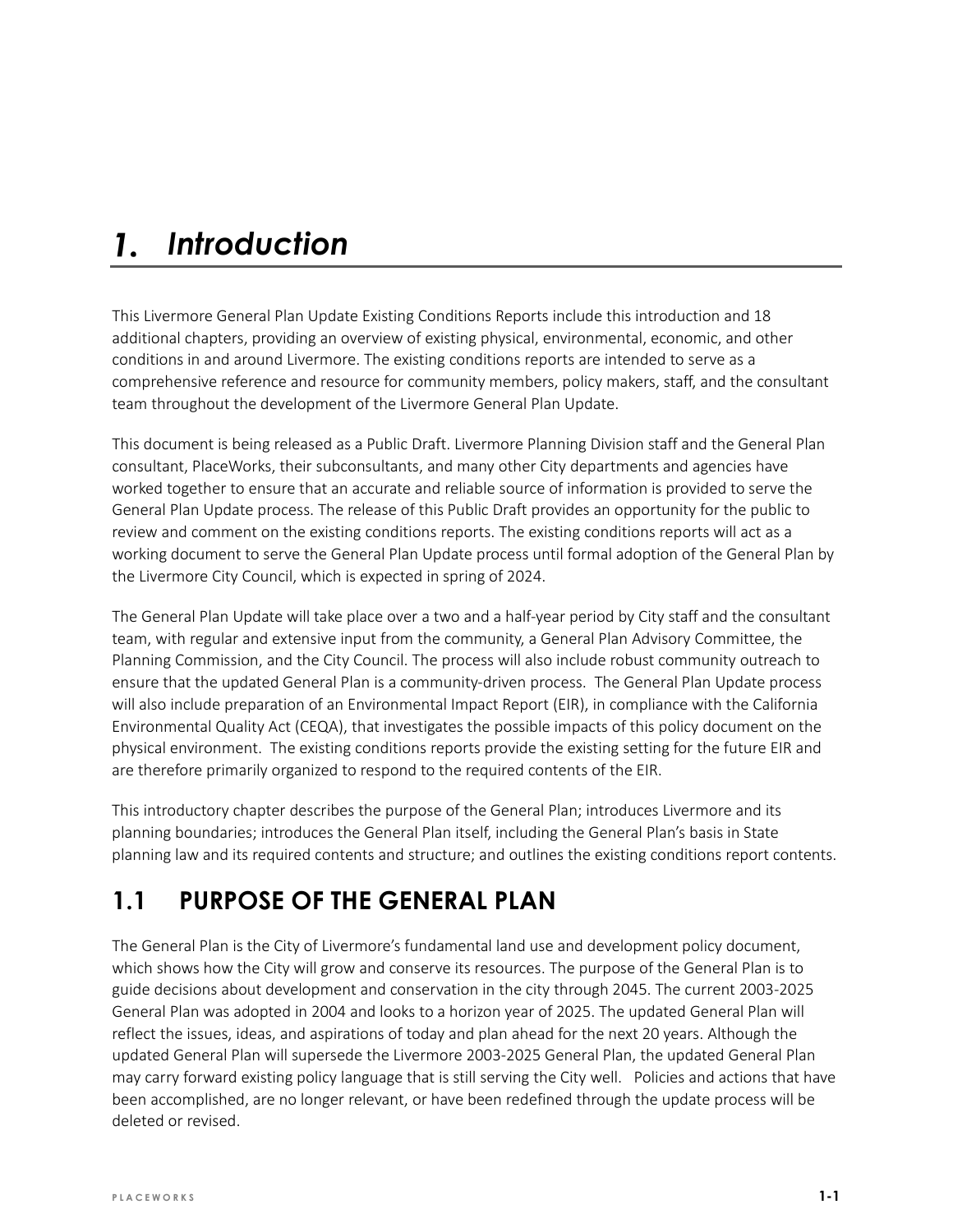## **1.2 LIVERMORE LOCATION AND PLANNING BOUNDARIES**

Livermore is situated in the Livermore Valley, in eastern Alameda County. As shown in Figure 1-1, Livermore is in the easternmost portion of Alameda County and is part of the nine-county Bay Area region. The Livermore Valley is framed to the north, south, and east by rolling hills and to the west by the Cities of Dublin and Pleasanton. Livermore is bisected by Interstate 580 (I-580), which aligns east to west through Alameda County. Livermore consists of a total area of approximately 27 square miles.

The State of California encourages cities to look beyond their borders when undertaking the sort of comprehensive planning required of a General Plan. For this reason, the General Plan assesses several different boundaries, illustrated in Figure 1-2. The boundaries assessed in the General Plan include:

- City Limits. The City Limits encompass all land that is incorporated as the City of Livermore and that is under regulatory control of the City government and elected officials. All land outside of the City Limits is part of unincorporated Alameda County and is under County jurisdiction. The City Limits cover approximately 17,019 acres of land.
- Urban Growth Boundaries (UGB). The UGB is defined as the area for which urban development is contained and not intended to go past. The intent of this boundary is to preserve the open space and agricultural land outside of it. There are two UGBs in Livermore. The South Livermore Urban Growth Boundary Initiative, passed by local voters in March 2000, established the UGB around the southern edge of the City. In December 2002, the City Council passed the North Livermore Urban Growth Boundary Initiative, which completed the UGB around the northern edge of the City. The UGBs cover approximately 16,593 acres of land.
- Sphere of Influence (SOI). SOI is the term used for the area outside of the City Limits, which the City could reasonably expect to annex in future years. Livermore's SOI lies largely along the lines of the City Limits but includes additional land in the north past Raymond Road, to the east past Greenville Road, to the south extending to Tesla Road, past Marina Avenue, and including certain portions of South Livermore Valley. The SOI covers approximately 21,468 acres of land. The existing conditions reports use the SOI as the boundary for their information and analysis.
- Planning Area. While the Planning Area does not give the City any regulatory power, it signals to the County and to other nearby local and regional authorities that Livermore recognizes that development within this area has an impact on the future of the city. Under state law, the City is invited to comment on development or policy changes within the Planning Area that is subject to review by the County. However, the unincorporated portion of the Livermore Planning Area will remain under the jurisdiction of Alameda County. The Planning Area encompasses land in Alameda County surrounding the City extending up to four miles beyond the City limit to the north and south.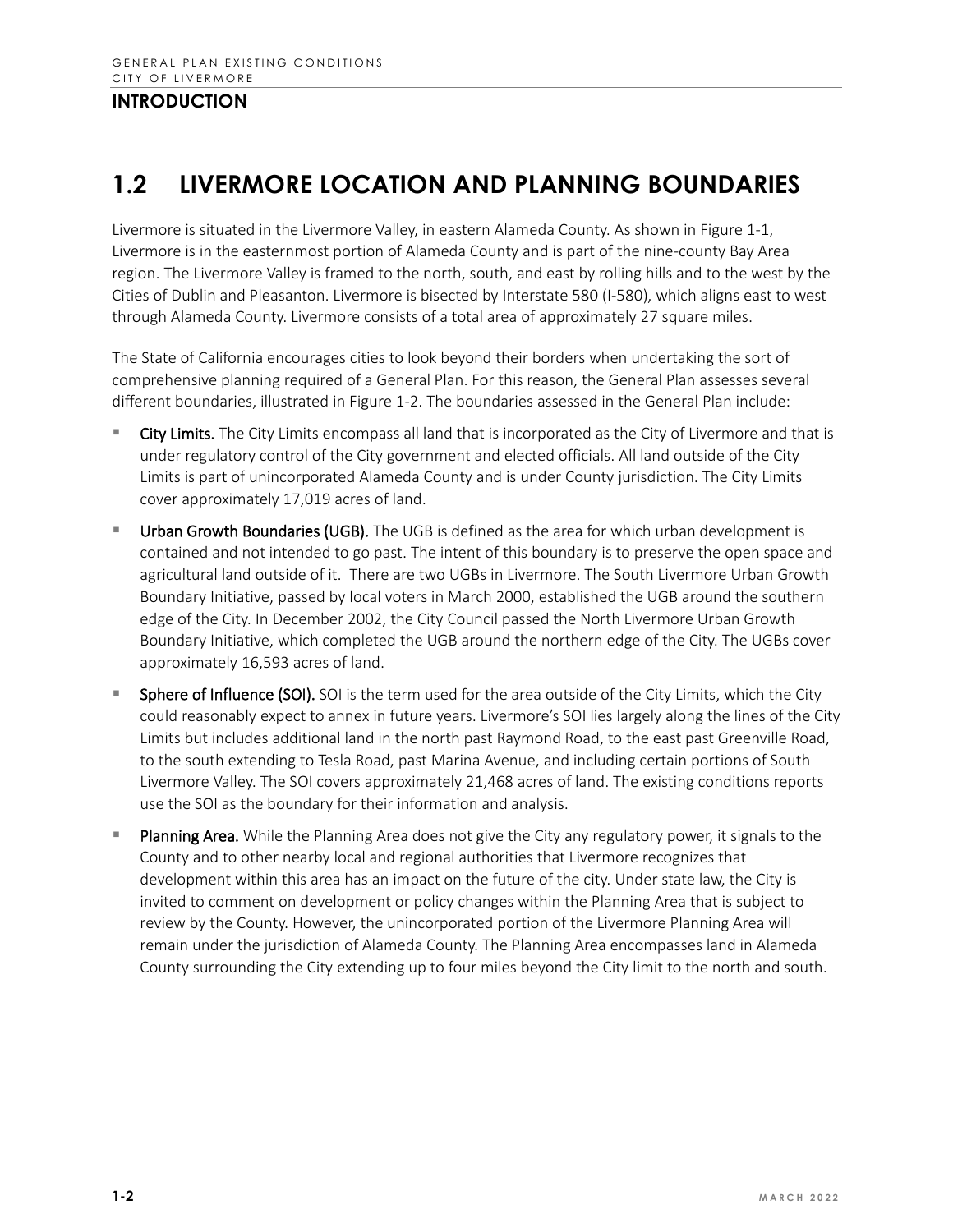#### Figure 1-1 Regional Vicinity



Source: City of Livermore, 2021; Esri, 2021.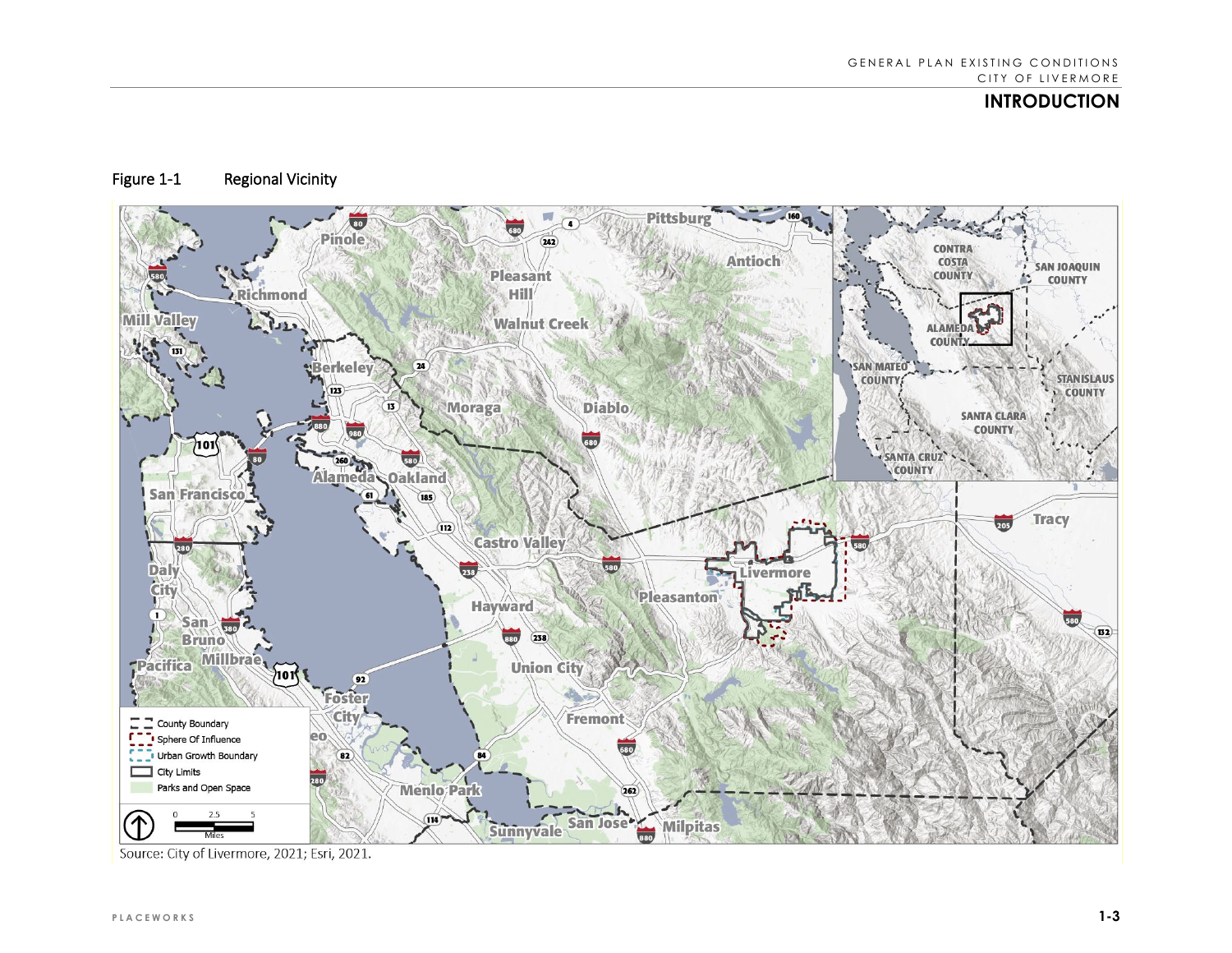#### Figure 1-2 General Plan Planning Boundaries



Source: City of Livermore, 2021; Esri, 2021.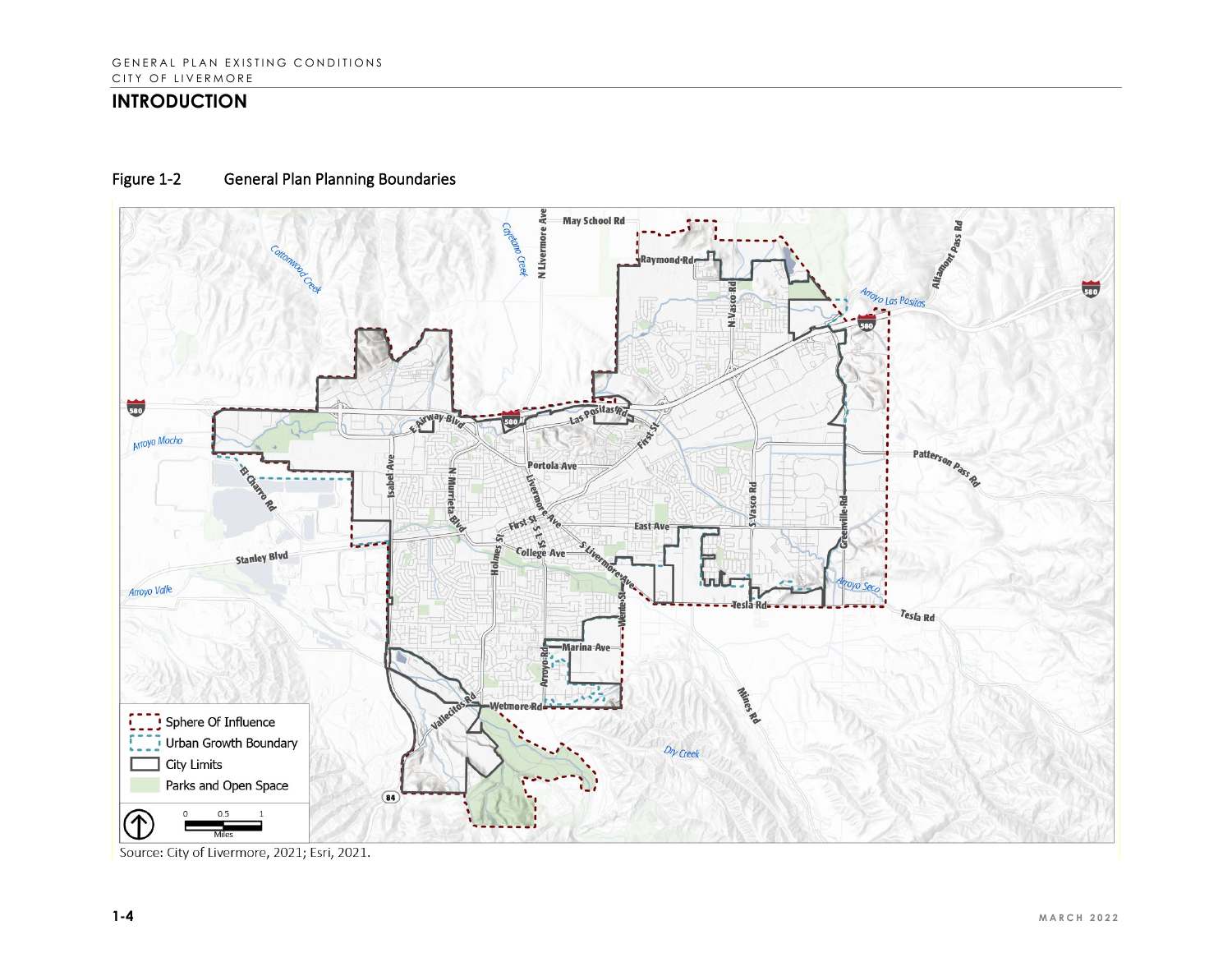## **1.3 LIVERMORE 2003-2025 GENERAL PLAN**

Livermore's 2003-2025 General Plan is the legal document that serves as the city's "blueprint" or "constitution" for land use and development. State law requires every city and county in California to adopt and maintain a General Plan that is comprehensive and long-term. A General Plan must outline proposals for the physical development of the county or city and any land outside the jurisdiction's boundaries, which, in the jurisdiction's judgment, bears relation to its planning.<sup>1</sup> The General Plan must address the range of topics specified in state law, and cities may add additional topics that are relevant to their community.

State law allows communities to determine the most appropriate structure and format for their General Plan. The 2003-2025 General Plan contains the required elements and two additional elements, all comprehensively adopted in 2004, except the Housing Element, which was updated in 2015.

The 2003-2025 General Plan includes the following elements:

- 1. Land Use. Establishes a comprehensive set of explicit goals, policies, and implementation actions to guide the future use and development of land in Livermore and the unincorporated area within its adjacent SOI.
- 2. Community Character. Provides information on visual and urban design resources, natural setting, and cultural resources and guidance to identify, protect, and enhance these features.
- 3. Circulation. Describes existing and proposed roadways and other means of transportation, such as public transit, bikeways, pedestrian routes, and parking facilities. Analyzes traffic conditions and needed improvements so that existing and projected transportation needs may be adequately met.
- 4. Infrastructure and Public Services. Identifies goals and policies to maintain adequate service levels for water facilities and service, wastewater collection and treatment, water recycling, and stormwater collection facilities as well as public services, such as schools, parks, and recreation.
- 5. Open Space and Conservation. Sets forth the City's goals and policies regarding the preservation of open space and the conservation, development, and use of natural resources.
- 6. Noise. Addresses noise to ensure land use compatibility in the community and analyzes and quantifies current and projected noise levels from a variety of sources. Includes guidance to address current and foreseeable noise problems.
- 7. Public Safety. Establishes goals and policies to protect the community from risks associated with the effects of seismic hazards, other geologic hazards, flooding, and wildland and urban fires.
- 8. Economic Development. Encourages the development of desired economic activities throughout the city, as well as ensures the fiscal vitality of the community. This element facilitates and maintains a balanced mix of economic activity and encourages the development of particular economic sectors in Livermore.
- 9. Climate Change. Establishes the policy direction to reduce greenhouse gas emissions and improve the community's resiliency against climate change.

<span id="page-4-0"></span><sup>&</sup>lt;sup>1</sup> California Government Code Section 65300 et seq.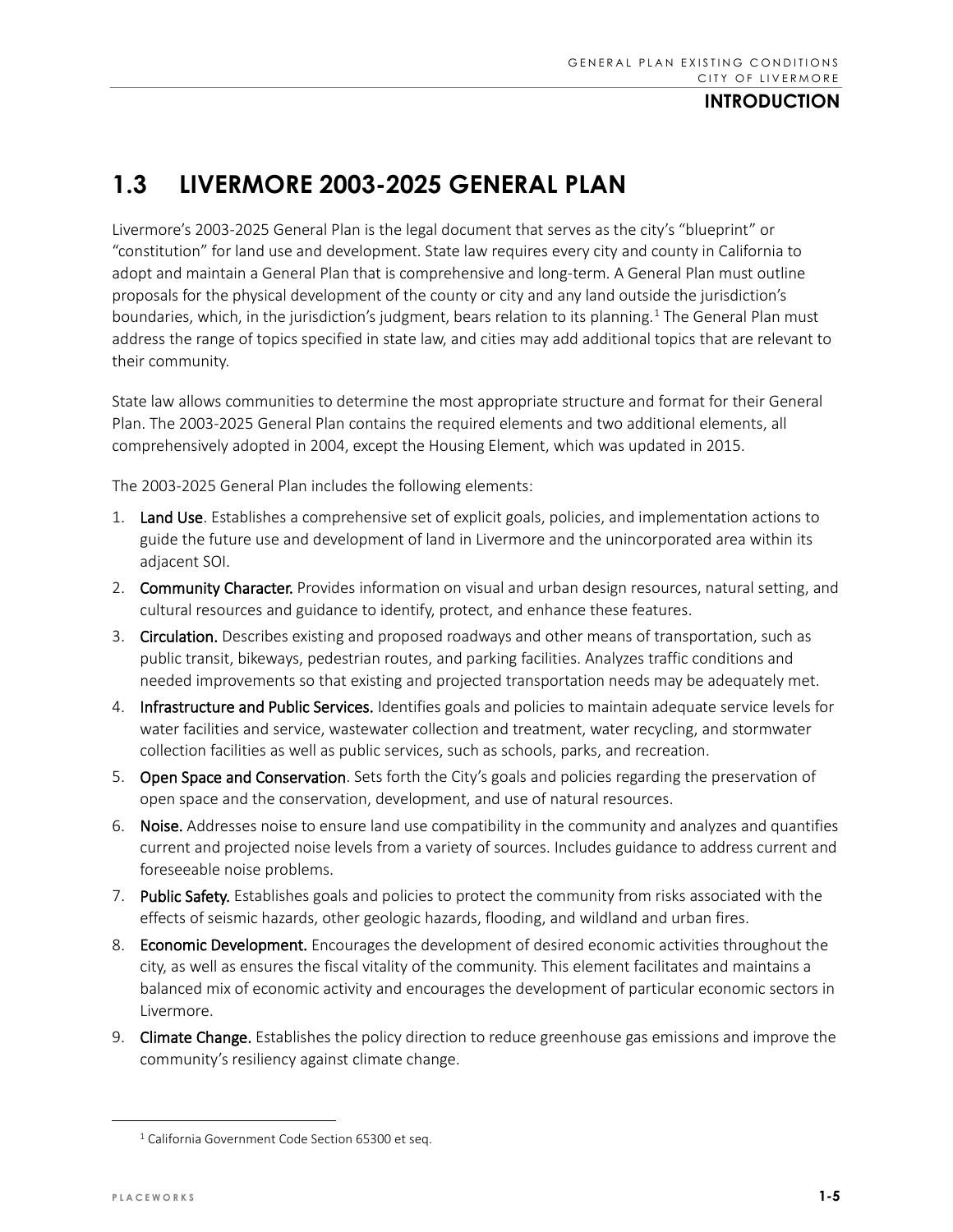For each locally relevant, mandated, or optional issue addressed, the 2003-2025 General Plan includes the following:

- **Background Information** that describes the nature and significance of the issue in the city.
- Goals and Objectives that establish the targeted outcome for the issue.
- Policies that regulate how the jurisdiction will respond to the issue.
- **EXTER Actions** that clearly state steps the City will take to implement policies and achieve goals and objectives.

No General Plan element is deemed to be more important than another; all carry equal weight. All substantive parts of the plan must be consistent with one another (i.e., internally, or "horizontally consistent"). For instance, the policies in the Land Use Element must be consistent with those of the Housing Element and vice versa.

State law also requires subsequent documents drafted to implement the General Plan's objectives to be consistent with the plan. This "vertical consistency" extends to community and specific planning efforts and General Plan implementation through City ordinances such as zoning and the Livermore Development Code.

# **1.4 EXISTING CONDITIONS REPORT STRUCTURE AND CONTENT**

These existing conditions reports analyze and summarize demographic, economic, land use, community character, mobility, natural resources, infrastructure, environmental justice, community health, and other conditions in Livermore, with the goal of helping the community and City planning team understand the issues and opportunities facing the community. The information included in the existing conditions reports is provided at a citywide, regional scale which aligns with the level of detail the General Plan will cover. In the northeast of the city, a portion of the UGB extends beyond the SOI. Therefore, the geographic area covered by these existing conditions reports is the amalgamation of the UGBs and the Sphere of Influence. These reports are not meant to capture granular, site-specific issues, nor will they capture every data point about every topic. Instead, the existing conditions reports provide a big-picture understanding of Livermore today at the level of detail necessary to inform future policy and land use discussions and decisions.

This analysis will be used to support the planning and community engagement process conducted during development of the updated General Plan. The existing conditions report provides an overview of existing conditions in the city, and is organized into the following 19 chapters, which are primarily based on the required contents of the future EIR. Two important exceptions to the EIR format are the Economics and Equity and Community Health chapters. These topics are not currently required by CEQA, so these chapters follow a different outline not based on the EIR.

- 1. Introduction (this chapter)
- 2. Aesthetics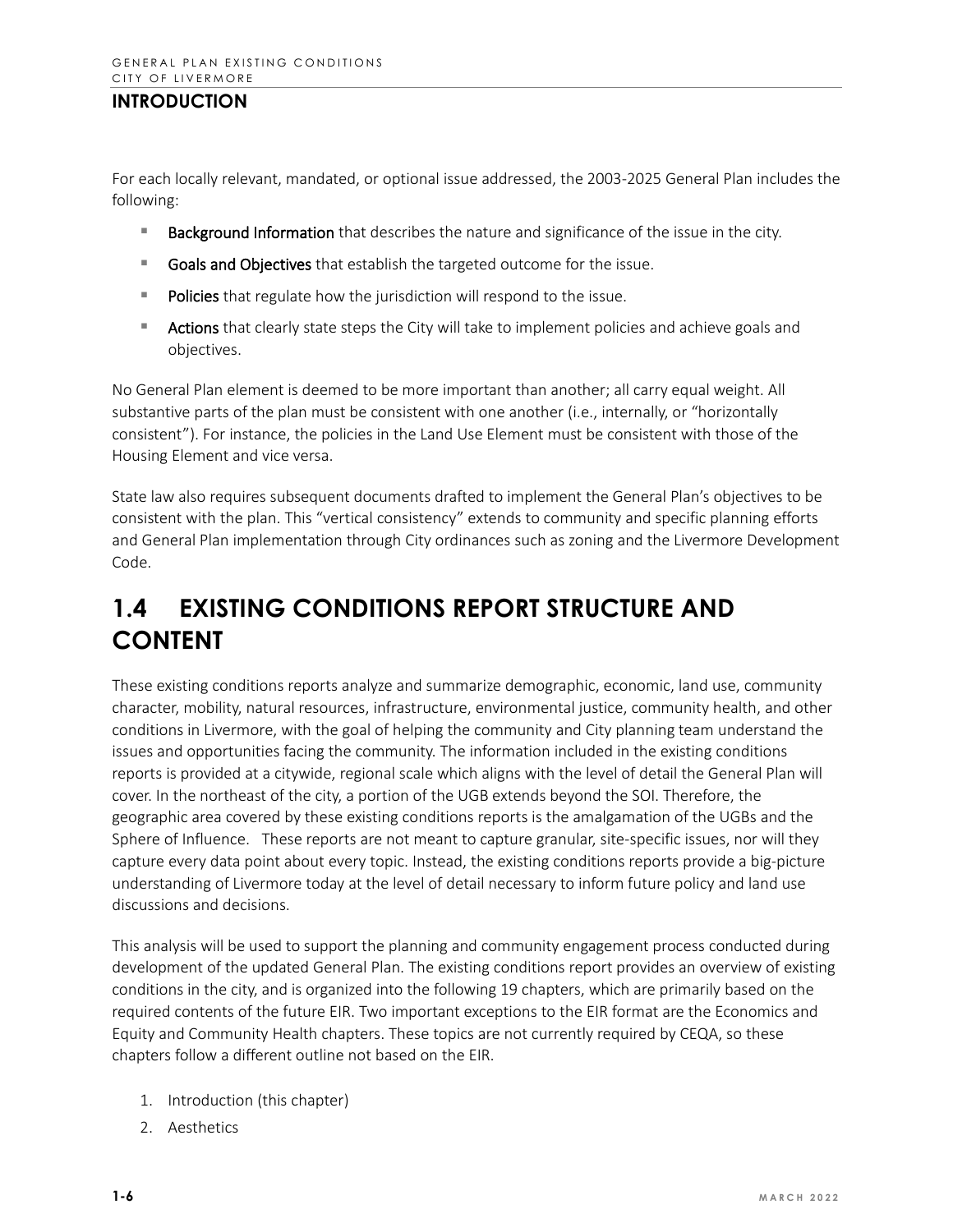- 3. Agriculture and Forestry Resources
- 4. Air Quality
- 5. Biological Resources
- 6. Climate Change and Resilience
- 7. Circulation
- 8. Cultural Resources and Tribal Cultural Resources
- 9. Economics
- 10. Environmental Justice and Community Health
- 11. Geology and Soils
- 12. Hazards and Hazardous Materials
- 13. Historical Resources
- 14. Hydrology and Water Quality
- 15. Land Use
- 16. Public Services and Recreation
- 17. Noise and Vibration
- 18. Utilities and Service Systems
- 19. Wildfire

To prepare these studies, the consultant team conducted database and archival research and corresponded with City departments and outside agencies. Planning documents, government laws and regulations, and City codes and ordinances were also reviewed. These reports will go to the General Plan Advisory Committee for review and comment.